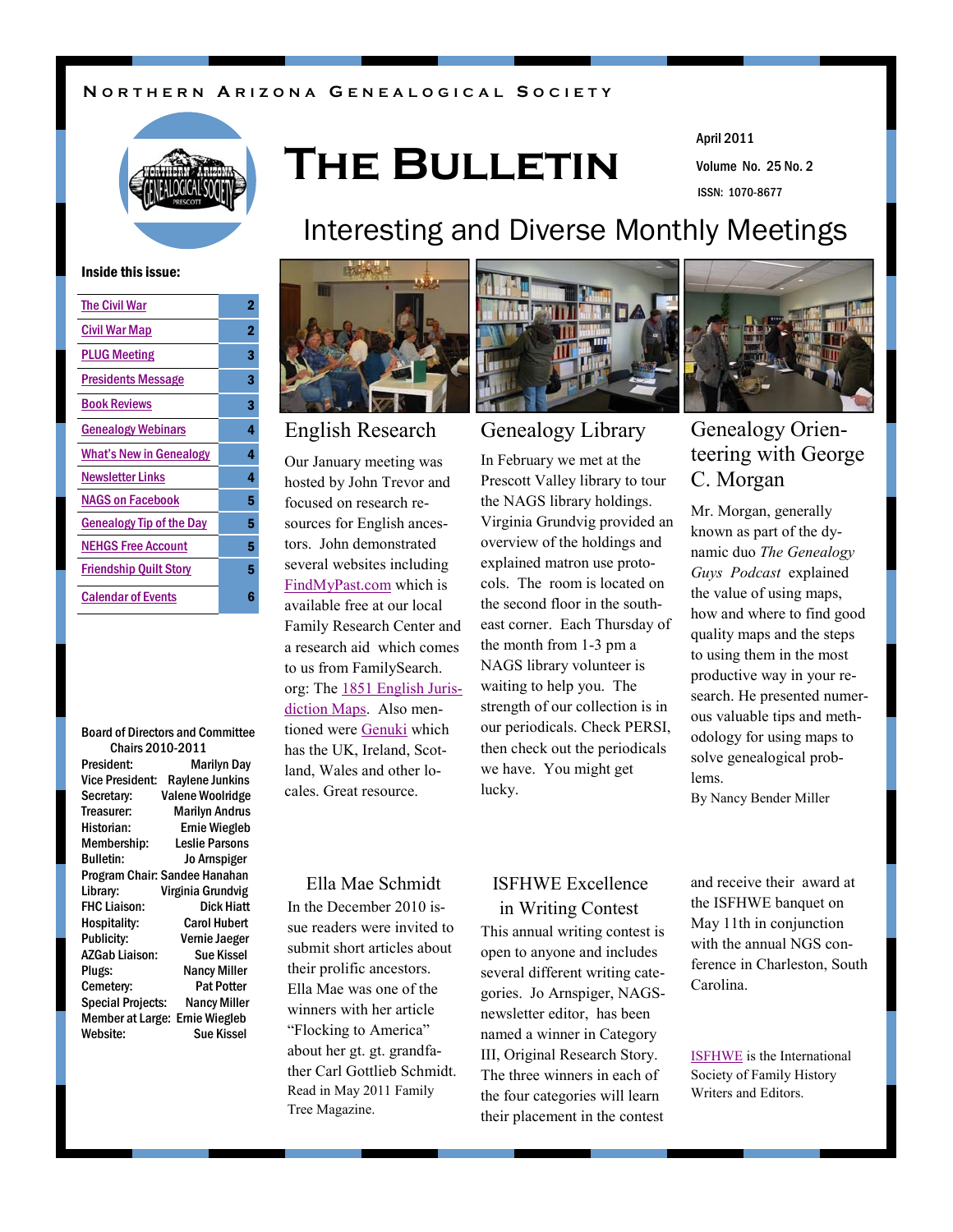<span id="page-1-0"></span>**P a g e 2** 

# The Sesquintennial of the Civil War

On December 20, 1860 shortly after Abraham Lincoln's election as President of the United States in November of 1860, South Carolina held a secession convention in Charleston and voted unanimously 169 to 0 to secede from the United States. In January and February 1861, six more southern states; Mississippi, Florida, Alabama, Georgia, Louisiana and Texas followed suit. On February 8, 1861 in Montgomery, Alabama representatives of these first seven states adopted a Provisional Constitution and the Confederate States of America was born. On February 9th, the convention elected Jefferson Davis as President and Alexander Stephens as Vice President.

On March 4th, 1861 Abraham Lincoln was inaugurated as President of the United States. It was only two days later that the new Confederacy called for 100,000 volunteers for it's provisional army. On April 12, 1861 about 4:30 am South Carolina militia forces in Charleston opened fire on Ft. Sumter. Thirty-four hours later Maj. Robert Anderson commander, surrendered Ft. Sumter. Two days later, President Lincoln declared a state of insurrection and called for 75,000 volunteers to put down the rebellion. The Northern states quickly complied but four of the remaining Southern states refused and instead voted to secede. By the end of May,

1861, Virginia, Arkansas, Tennessee and North Carolina had all seceded. Of the four remaining slave states, Kentucky declared itrself neutral, Missouri held a secession convention but did not vote, Maryland voted down secession 53 to 13 and Delaware had all but abolished slavery by this time. These four states were known as the border states and created a buffer between the North and South. Almost four long years later, on April 9, 1865, the war ended with the surrender of General Lee to General Grant at the Appomattox Courthouse in Appomattox, Virginia.

Source: History of Campbell County, Tennessee http://www.tngenweb.org/campbell/histbogan/secessedStates.html



Map of the division of the states during the Civil War. Blue represents Union states, including those admitted during the war; light blue represents border states; red represents Confederate states. Unshaded areas were not states before or during the Civil War.

Wikipedia contributors, "Border states (American Civil War)," *Wikipedia, The Free Encyclopedia,* [http://en.wikipedia.org/w/index.php?title=Border\\_states\\_\(American\\_Civil\\_War\)&oldid=421578507](http://en.wikipedia.org/w/index.php?title=Border_states_(American_Civil_War)&oldid=421578507) (accessed March 31, 2011).



The number of casualties for the Civil War most often quoted is 620,000. This exceeds the total of all other wars from the Revolutionary War through Vietnam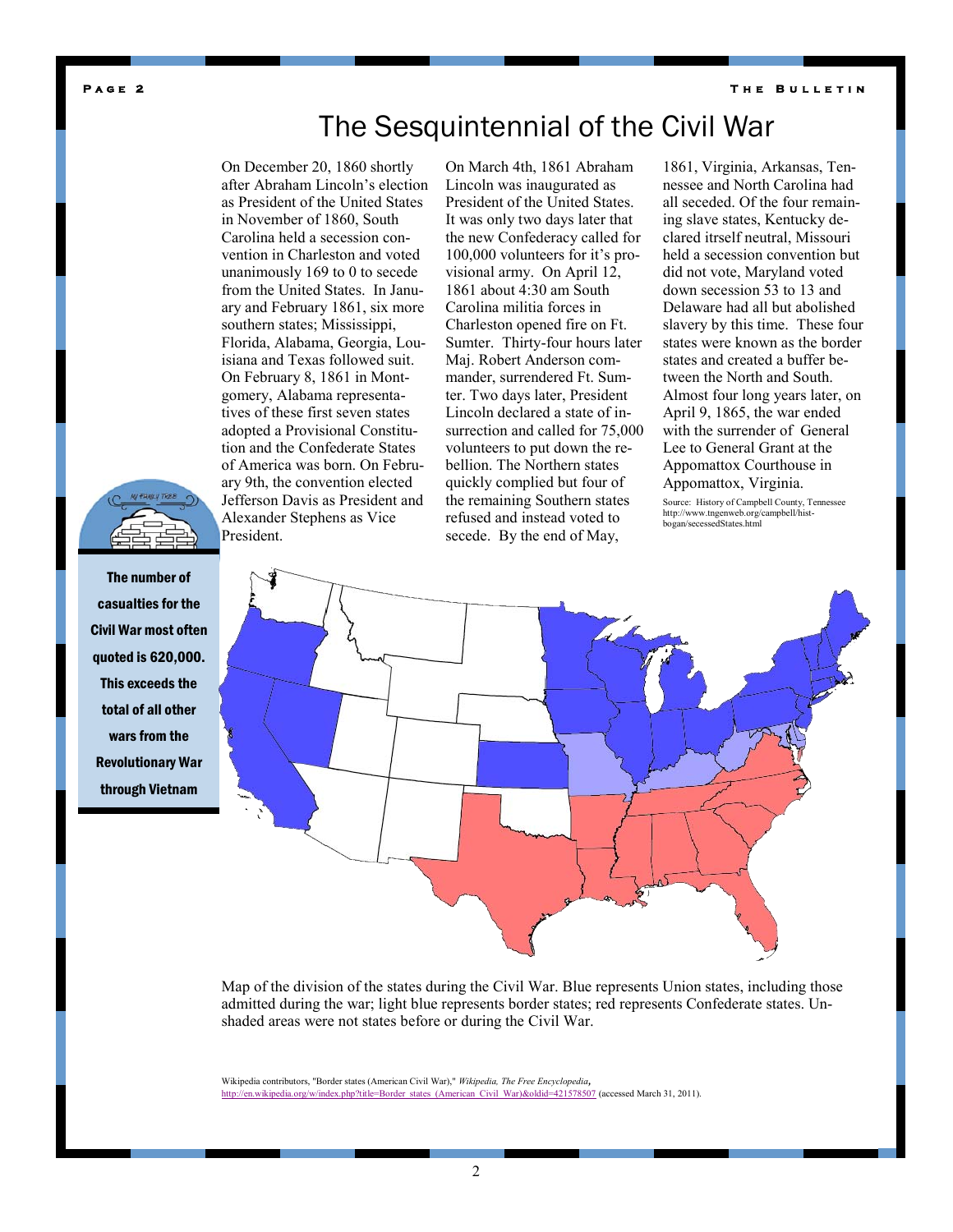#### <span id="page-2-0"></span>**V o l u m e N o . 2 5 N o . 2**

#### Local News

### Have You Checked the NAGS website lately??

Sue Kissel has provided us with a diverse list of online resources. Here are just a few that I would recommend.

- [Prince William Public Li](http://www.pwcgov.org/library/digitalLibrary/index.htm)[brary Digital Library](http://www.pwcgov.org/library/digitalLibrary/index.htm)
- **Allen County Public Library** [Genealogy Center](http://www.genealogycenter.org/Databases/FreeDatabases.aspx)
- [Atlas of Historical County](http://publications.newberry.org/ahcbp/)  **[Boundaries](http://publications.newberry.org/ahcbp/)**

#### To all our new members, a warm welcome and thank you for joining our society. This is your society so we welcome any input you may have about program ideas or ways we can make our society better. Don't hesitate to speak up. To those returning members, we thank you for your continuing support.

Congratulation to two of our members for their writing skills. Ella Mae Schmidt has an article being published in Family Tree Magazine in the May 2011 issue as part of the Booming Broods section. (see

Books recommended by President, Marilyn Day:

*At Home*, Bill Bryson, a look at the history of how rooms in our homes came about.

*The Last Stand*, Nathaniel Philbrick, a very interesting study of Gen. George A. Custer.



### Prescott Legacy User Group Monthly Meeting

PLUG, Prescott Legacy User Group meets the first Tuesday of every month in the LDS Church building on Ruth Ave in Prescott.

## President's Message

Ella Mae article p. 1) Also, Jo Arnspiger is a winner of the International Society of Family History Writers and Editors annual Excellence in Writing Contest. (see Excellence in Writing p.1) Kudos to you both. You make our society look extra good.

How do you keep track of queries you email, phone or send to places you are researching? Do you keep a research log? How long do you wait for a reply before asking again? Does it seem to make a difference if your request is accompanied by a

### Book Reviews

*The Heretics Daughter* and *The Wolves of Andover* both by Kathleen Kent. Very readable novels set in Salem, Massachusetts. before and during the witchcraft hysteria.

Books recommended by Editor, Jo Arnspiger:

*The Mayflower,* Nathaniel Philbrick. A detailed and

Nancy Miller is both teacher and mentor and addresses both beginning and advanced users in her monthly presentations. If you are just getting started in genealogy or if you are simply looking for an easy to use software for your family research, you should attend some of these classes and see if Legacy is for you. It is a nice option to have someone you could call or email when you have a question utilizing your software.

Thank you Nancy for all your time and help.

donation? Your thoughts on this would be appreciated, and we'll see if our editor has time and space to include your responses in our next issue. (send your short arti-

#### [jarnspiger@cableone.net](mailto:jarnspiger@cableone.net)

cles to

for inclusion in the next Bulletin issue)

Keep on with your research. We always enjoy hearing about your searches and successes. Until next time, happy hunting.

Marilyn Day, President

seemingly historically correct narrative of the first 55 years of the Plymouth Colony.

*The Life of Johnny Reb, The Life of Billy Yank,* Bell I. Wiley. I am still reading this book, but the focus is the common soldier and his experiences and includes numerous abstracts of personal diary accounts of the time.



**P a g e 3** 

Ernie Wiegleb, our Society's resident German expert, shared his expertise with those interested at the Thursday genealogy class offering in March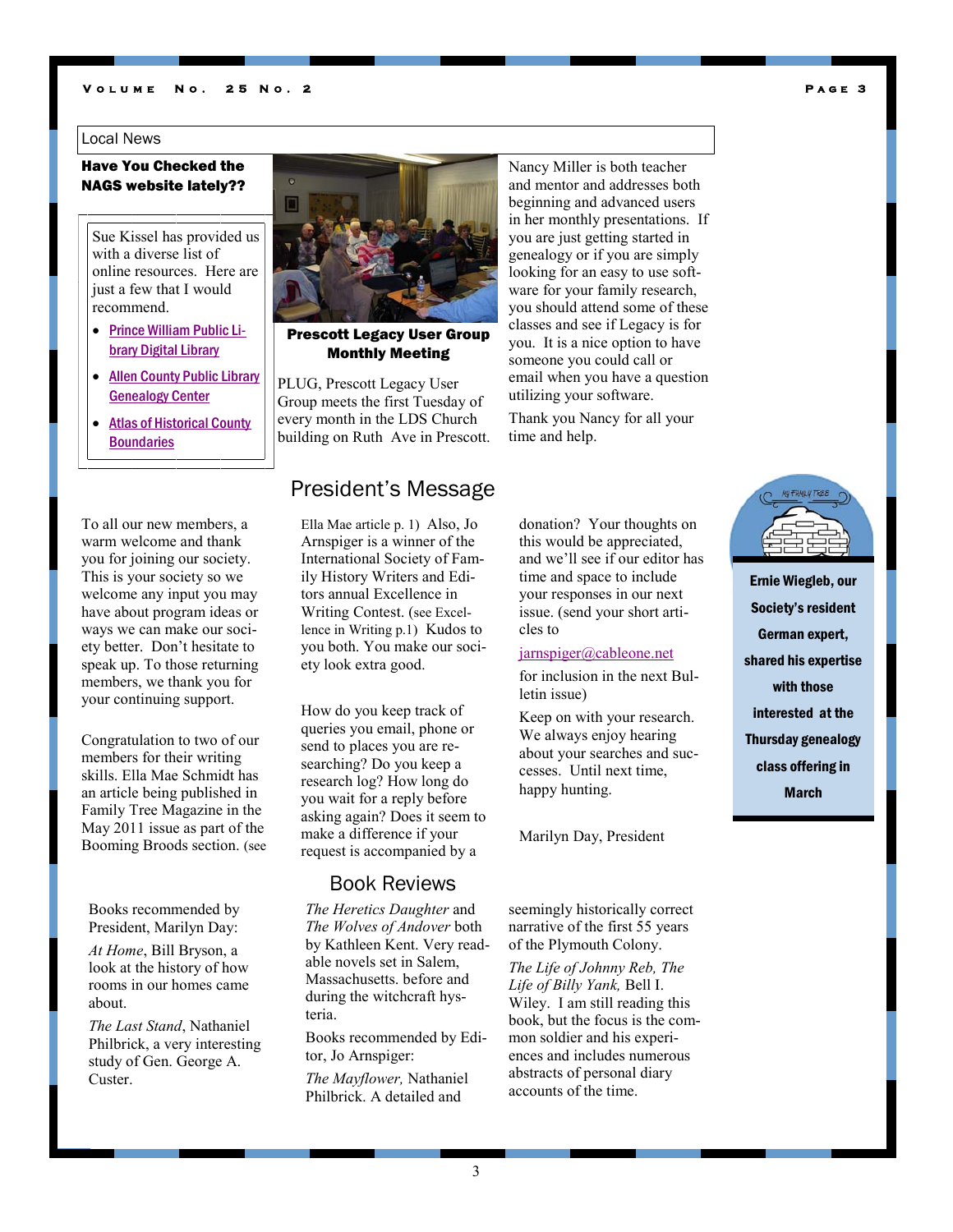**T h e B u l l e t i n** 

#### <span id="page-3-0"></span>**P a g e 4**

# Online Learning Opportunities Free Webinars Right From Your Home

This area of genealogy training is exploding across the Internet. Many well-known genealogists, genealogy societies and genealogy software companies are jumping on the bandwagon and offering free webinars on a multitude of subjects.

The first and best place to start looking is [GeneaWebi](http://blog.geneawebinars.com/)[nars,](http://blog.geneawebinars.com/) a blog written by DearMyrt and devoted exclusively to coordinating online genealogy webinars.

Here are a few enticing events for the months of April, May and June. **April 13**—Labeling Digital Photos Workshop– DearMyrt **April 20**—Get the Scoop on Your Ancestors From Old Newspapers – Lisa Louise Cooke, SoCalSoc Jamboree Extension Series **May 7**–Getting Your Notes and Sources Right — Janet Horvorka; SoCalSoc Jamboree Extension Series

**May 18**– Tracing Your Immigrant Ancestors - Lisa Alzo; SoCalSoc Jamboree Series

**June 7**-Genetic Genealogy for Beginners — Relative Roots

These are all FREE and there are many more to choose from. Don't be afraid, all you need is your computer and the Internet. Also check out the NEHGS and NGS websites for their free webinar offerings.

Flip-Pal is one of the newest gadgets endorsed by Dick Eastman. It is portable and perfect for scanning pictures or newspaper clippings

## What's New in Genealogy Technology — FREE DEALS

**Amazon.com** is offering **5gigabytes** of free storage space on "The Amazon Cloud Drive" for anyone who has an Amazon account. To get more information about this go to [Dick Eastman's](http://blog.eogn.com/eastmans_online_genealogy/2011/03/amazon-cloud-drive-5-gigabytes-of-free-storage.html)  [Newsletter](http://blog.eogn.com/eastmans_online_genealogy/2011/03/amazon-cloud-drive-5-gigabytes-of-free-storage.html) or to Thomas MacEntee's [Geneablogger](http://www.geneabloggers.com/amazon-cloud-drive-5gb-free-data-backup-space/?utm_source=feedburner&utm_medium=feed&utm_campaign=Feed%3A+Geneabloggers+%28GeneaBloggers%29&utm_content=Google+Reader) blog. This is another offsite location to store backups to any digital files.

**[Dropbox.com](https://www.dropbox.com/gs)** is another free deal you should take advantage of. PLUG leader Nancy Miller talked about Dropbox in her January class. With this service you get 2gb of free space and you have the option to share some of your files with family and friends. It is a perfect vehicle to use as a backup of your genealogy software files as it can be synched to your personal computer. You can earn more space by referral. Drop Nancy's name and she gets more space. Another great tool.

[Evernote](http://evernote.com/) is another free "Cloud" utility. Think of all the handwritten notes you have created in your research. Do you know where most of them are now? With Evernote you can keep track of all those little notes and organize them in folders or notebooks, add tags so you can find them and email them to yourself, then attach as notes in your genealogy software. Sometimes it seems there is just too much new technology and new gadgets but we need to keep an open mind to things that will help us get and stay more organized in our research. I am trying Evernote. I will let you know how it works.



- http://www.pwcgov.org/library/digitalLibrary/index.htm
- http://maps.familysearch.org
- http://www.genuki.org.uk/
- http://www.findmypast.co.uk/home.jsp http://www.isfhwe.org/
- http://blog.eogn.com/eastmans\_online\_genealogy/2011/03/amazon-cloud-drive-5-gigabytes-of-free-
- storage.html
- http://evernote.com
- http://dropbox.com
- http://blog.geneawebinars.com
- http://www.facebook.com/pages/Northern-Arizona-Genealogical-Society/187741371260483#!/
- pages/Northern-Arizona-Genealogical-Society/187741371260483?sk=wall&filter=2
- http://genealogytipoftheday.blogspot.com/p/casefile-clues.html
- http://genealogytipoftheday.blogspot.com/
- http://www.americanancestors.org/explore/#Free

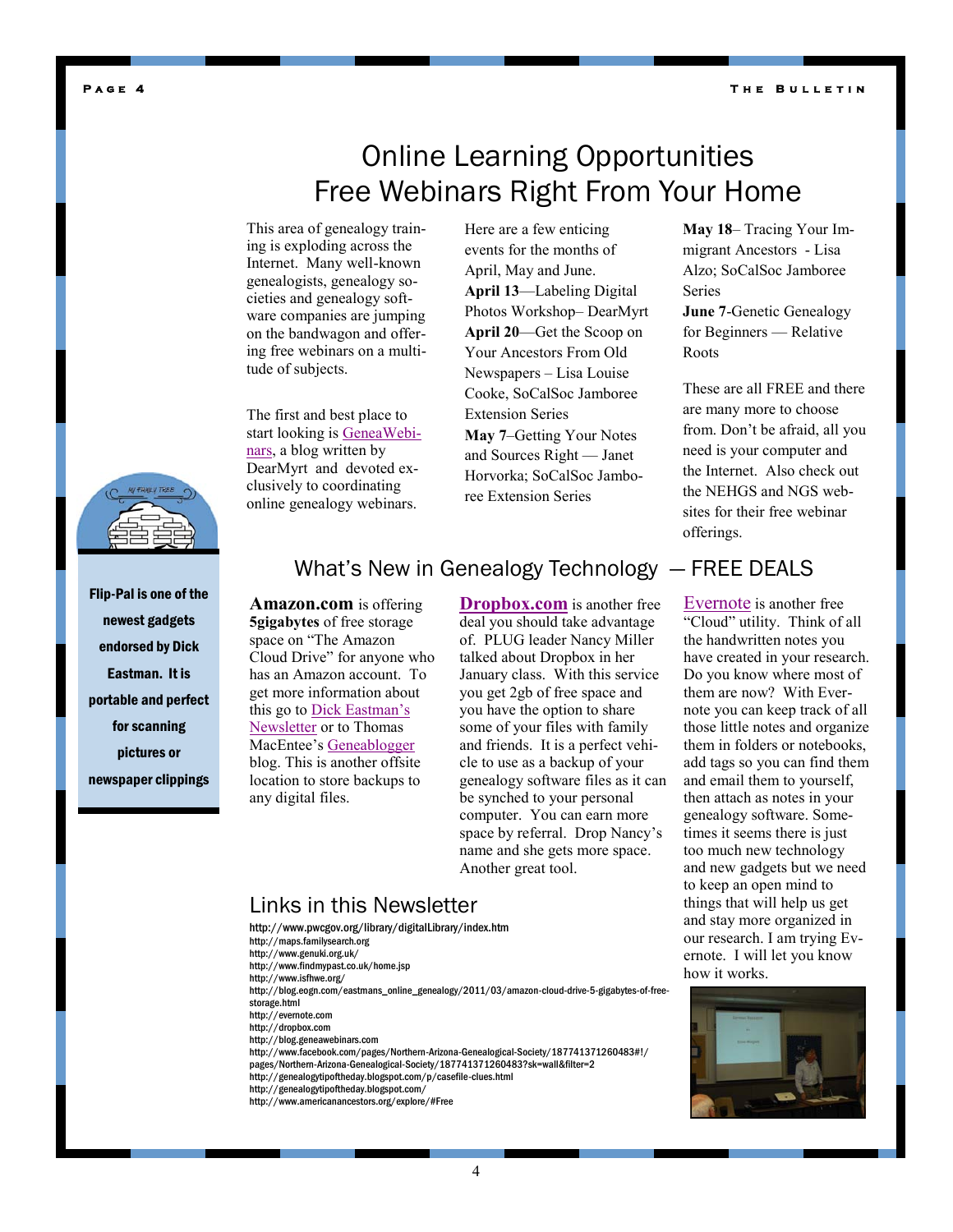#### <span id="page-4-0"></span>**V o l u m e N o . 2 5 N o . 2**

#### **P a g e 5**

# NAGS is Now On Facebook

Do you use Facebook? If you do you will be happy to know NAGS now has it's own Facebook page. Click [here](http://www.facebook.com/pages/Northern-Arizona-Genealogical-Society/187741371260483#!/pages/Northern-Arizona-Genealogical-Society/187741371260483?sk=wall&filter=2) to see what we've got going. Drop by, leave a comment and "like" the page. I am still working on setting some other things up for the page and will keep you posted. The fun part about Facebook I think is the communication with others who share like interests so let me hear from you.

# Genealogy Tip of the Day

Many of you may have heard of Michael John Neill. He is very active in the genealogy world with a long history of writing for numerous online genealogy magazines, as well as his own subscription news-letter, [Case Files.](http://genealogytipoftheday.blogspot.com/p/casefile-clues.html) He also has a blog entitled [Genealogy](http://genealogytipoftheday.blogspot.com/)  [Tip of the Day](http://genealogytipoftheday.blogspot.com/) where he posts, as you might expect genealogy tips. You can subscribe to his blog and receive these very helpful tips directly to your email. Another FREE and useful resource.

## NEHGS Free Member Account

Yet another FREE resource. [NEHGS](http://www.americanancestors.org/explore/#Free) has a Free Member account. Click the link to see all you will have access to. Here are the 9 databases. 1. Mass Vital Records to 1850 2. Searching for Missing Friends, Irish Immigrant Advertisement 1831-1920 3. Mass, Society of the Cincinnati 4. SSDI to Feb 2010 5. Index to RW Pensions 6. New England Ancestors Magazine 7. New York Wills, 1626-1836

- 8. Ware, MA Families
- 9. Gloucester, MA Births

## 1936 to 2011 Trilla, Coles County, Illinois to Prescott, Arizona and Back Again A Quilt's Long Journey



75 years ago this beautiful Friendship quilt top, dated 1936, was made by the Ladies Aid M.E.C. (Methodist Episcopal Church) of Trilla, Illinois. Thanks to Doris Egge and the Project Linus charitable group, the quilt has found a permanent home in Trilla, Pleasant Grove Township, Coles, Illinois.

The charitable group, Project Linus, makes quilts, afghans and fleece blankets for needy children in the area. We frequently receive donations of material and yarn from various sources and this Friendship quilt top was part of such a

donation made by a local resident but she knew nothing of the quilt's history. The quilt was found in some old sewing supplies of her mother. The quilt top was in good condition considering its age, with colors still bright and the embroidery on each of the 48 blocks still intact.

The historical and sentimental value of the quilt merited an attempt to return it to Trilla, Illinois. Linus group member, Roberta Rademacher contacted the Mattoon, Illinois Chamber of Commerce, then "Project Depot" a railroad restoration project and finally the Coles County Historical Society. A volunteer there found a reference in the *1976 Bicentennial History of Coles County* for Glen Groves, pastor of the Trilla Methodist Church. The church is now

defunct and Pastor Groves died in 1992. A son Donald Groves of Neoga was living in 1992 but no current phone number could be found.

I continued the quest, enlisting my husband, Frank and found three Methodist churches in the area. I emailed requests for information to all three churches. Within a couple hours I received a response from Debbie Reese, pastor of Neoga Grace and Etna UMC's. She had spoken to several church members, one of whom was from Trilla, a town of only 200 inhabitants. The church members agreed to pass the quilt top on to the Quilt Guild in Trilla, whose members meet at the Presbyterian Church where many family members named on the quilt still worship. By Doris Egge

Genea-Quilters are quilting individual 8" blocks which will be pieced by the Glendale Quilting Guild. The quilt will be raffled a Jamboree in June. The theme is the Civil War.